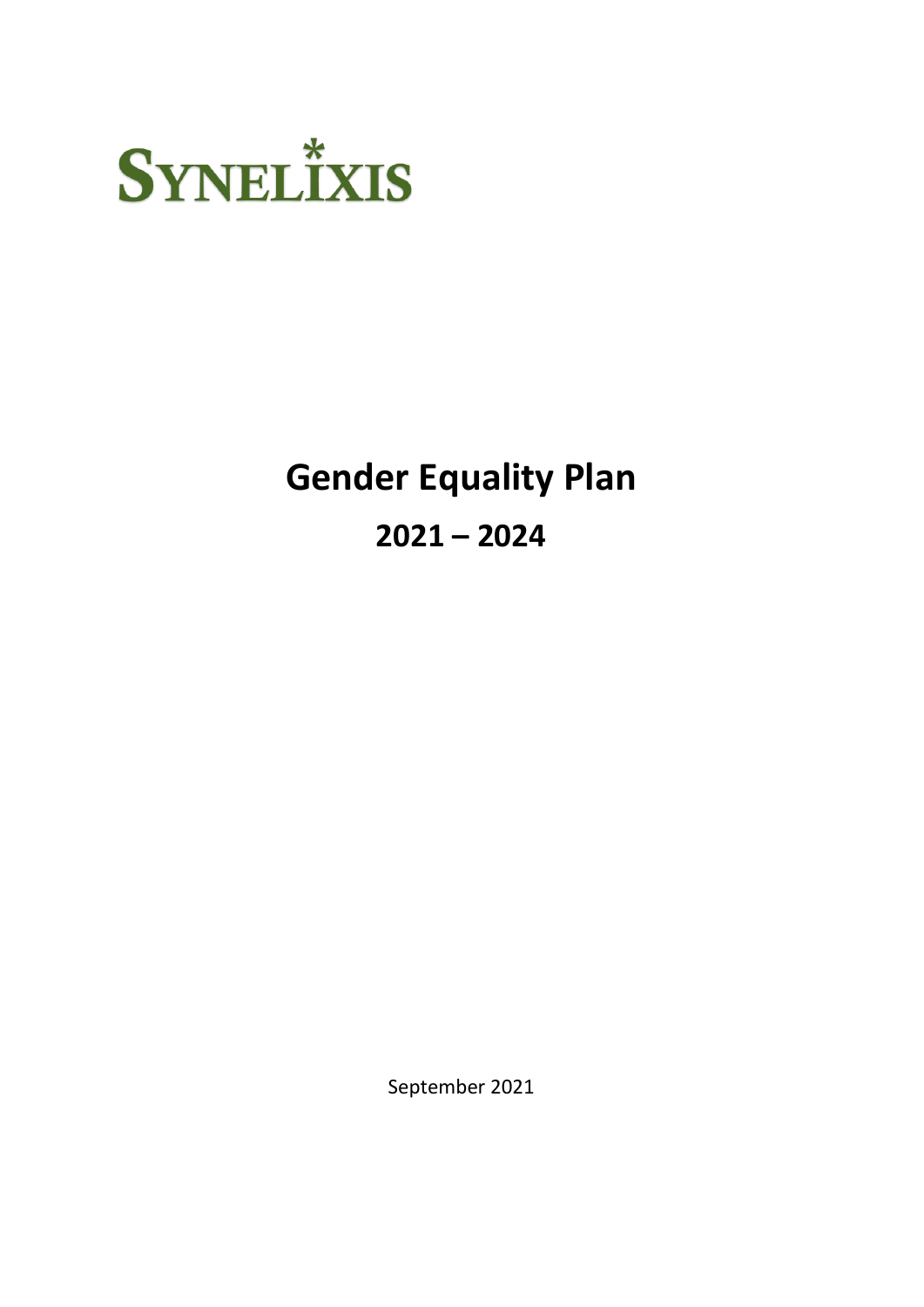### Contents

| Appendix - Legislation and Policies on equality with special focus on work and gender equality  7 |  |
|---------------------------------------------------------------------------------------------------|--|
|                                                                                                   |  |
|                                                                                                   |  |
|                                                                                                   |  |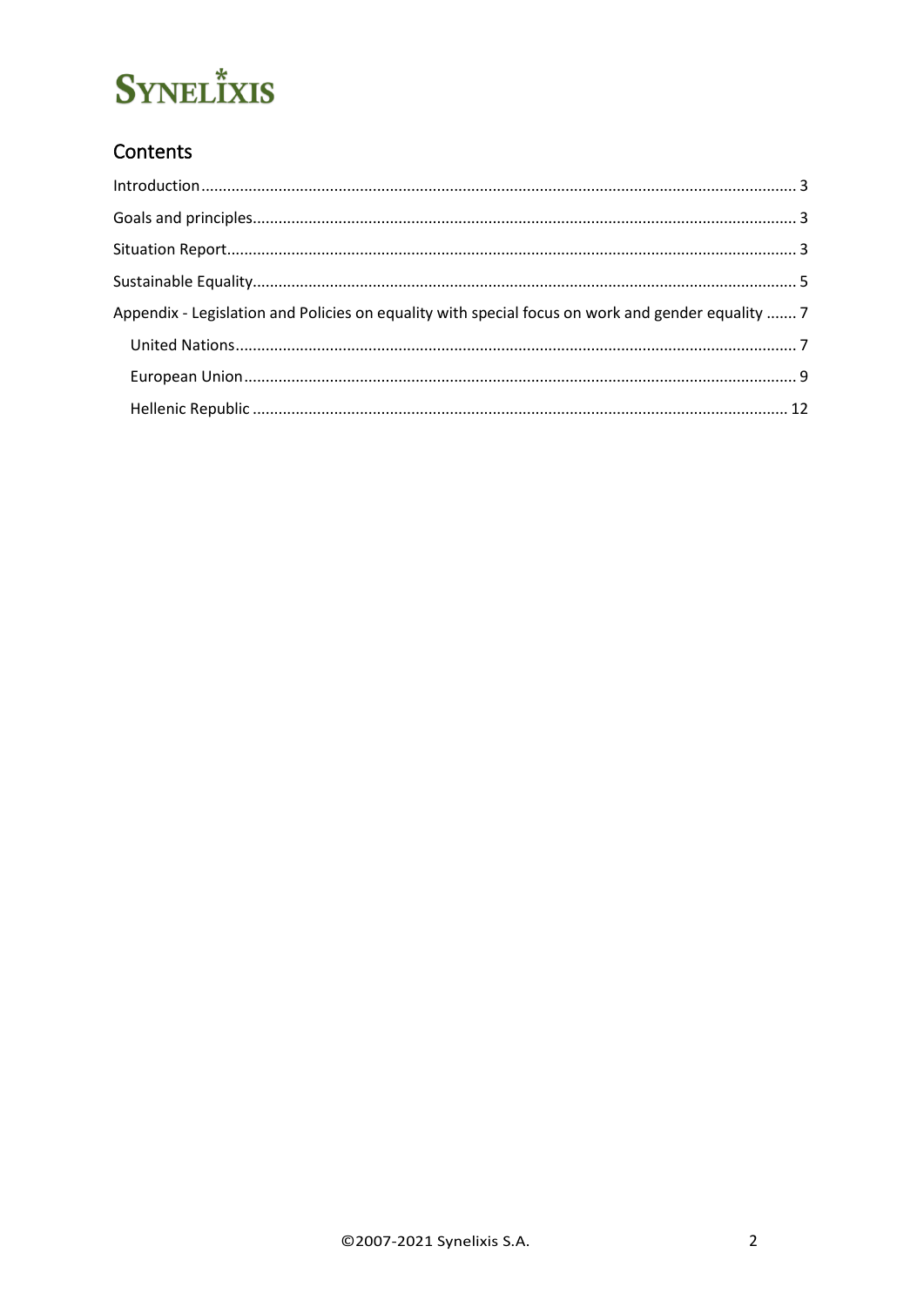### <span id="page-2-0"></span>Introduction

Synelixis Solutions S.A. is an SME founded in 2007, specialising in high-quality automation and system control solutions, offering services and products in the areas of precision agriculture, the Internet of Things (IoT), security and energy efficiency of information systems, cloud computing and more, with a current workforce of 29 employees.

Following national and European policies Synelixis has made the strategic decision to commit human resources who will carry the special responsibility of (a) assessing gender equality in the workplace, (b) developing proposals for improvement related to gender equality, (c) creating the first Gender Equality Plan - following the characteristics and needs of the company, (d) foreseeing its implementation and (e) evaluating the measures applied at the end of a three-year period.

For this reason, the (gender balanced) equality team has worked closely with the heads of all departments and senior management and will continue to do so in the future. The team will also assess if the company complies with national, European and international legislation and policies on equality, an extensive list of which is presented at the Appendix.

### <span id="page-2-1"></span>Goals and principles

An equality plan refers to the comprehensive actions for the promotion of equality within an organisation and the prevention of unlawful discrimination.

The main goals of this Gender Equality Plan are to ensure:

- $\triangleright$  that genders have equal opportunities when it comes to recruitment and terms of employment
- $\triangleright$  an equal gender distribution is realized at all levels and in different departments
- $\triangleright$  that gender does not affect employees' wages
- $\triangleright$  that all employees have the same opportunities, rights, and obligations regardless of gender
- $\triangleright$  a healthy work environment, free from gender-based violence, where everyone is treated professionally
- $\triangleright$  work organization in which employees can combine work with family life

The dedicated for equality work personnel have carried out extensive research on company data to discover possible gender imbalances across all categories, to assess if and at what extent the company policies are aligned with the afore mentioned goals, and to propose adjustments and measures in case they are not. The assessment of the data and situation report for each goal are presented next.

### <span id="page-2-2"></span>Situation Report

#### ➢ *Genders have equal opportunities when it comes to recruitment and terms of employment*

As stated in the company's Rules of Procedure "…*Recruitment is carried out on a meritocratic basis, through a selection process, based on the respective needs of the Company, in the context of the policy and the general planning of operations and its development. Recruitment of personnel, the regulation of their relations with the Company, their professional development, as well as the termination of the employment contracts, are done in accordance with the relevant current Labour Legislation…*"

Synelixis offers fair evaluation for all candidates, focusing on the specific skills of each one, their experience and solely on what each person can bring to the position they apply for and consecutively to the company. Selections are being based on the evaluation of the candidates' CVs, experience and interviews in relation to the applied for position requirements.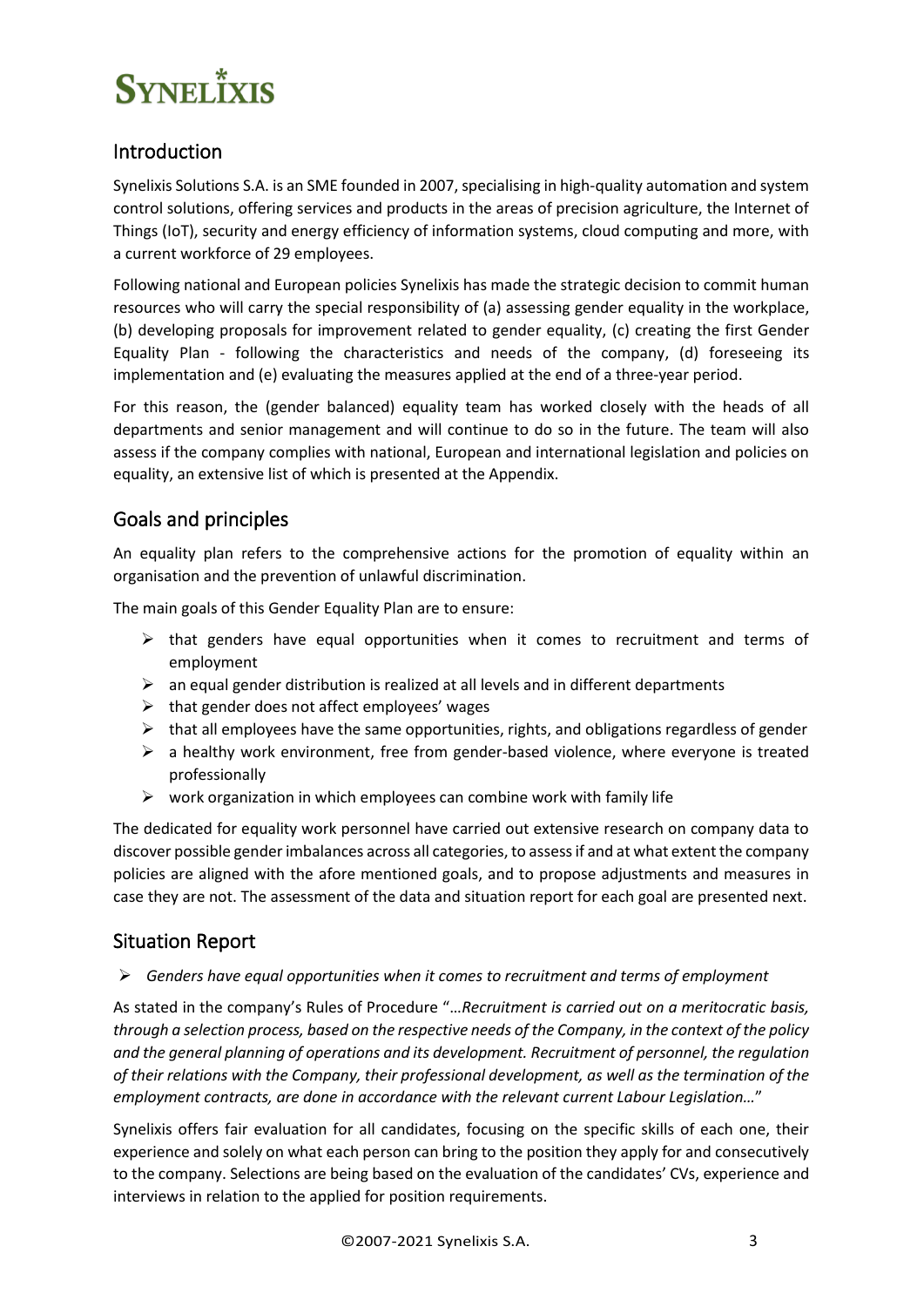The findings show that there is no gender bias in the selection of new candidates applying for distinct job positions. The same applies on the average numbers of years needed for existing personnel to advance in the company, which depends solely on their skills, experience, performance, seniority, and knowledge. The terms of employment depend on the requirements for each position and are in accordance with Labour Legislation.

#### ➢ *Equal gender distribution at all levels and in different departments*

The work to promote gender equality includes surveying the distribution between women and men across all levels and different departments in the company. The data showed that Synelixis has 62% male and 38% female of the total 29 employees. This percentage may seem slightly gender biased but, since the main workforce consists of engineers, it reflects the unfortunate reality of the underrepresentation of women in the ICT sector deriving from the low percentage of female students that choose computer studies, accounting for only 30% of all ICT students in Greece<sup>1</sup>. Therefore, the departments of IT Development and Research and Development are underrepresented by women. In the case of the Financial and Sales department it is the men that are underrepresented and in the Technical Support and Human Resources the genders are represented equally. Given the small size of the company it should be noted that a difference of, for example, only 2 employees can have significant effect in the distribution percentages.



**Gender Distribution across departments** 

#### ➢ *Gender does not affect employees' wages*

The research focused on the criteria applied on the employees' wages for work of equal value and salary development and has found no gender bias. Remuneration is based on the position requirements and level of the employee in accordance with Labour Legislation.

#### ➢ *All employees have the same opportunities, rights, and obligations regardless of gender*

All employees, regardless of level or gender, are encouraged to pursue competence development, receiving equal number of training hours for equal skill development.

The distribution of genders in the total number of employees presented in the previous section is reflected in the numbers of women and men in the teams of submitted and selected projects with 67% male and 33% female of the total participants. However, the leading roles of the selected

<sup>1</sup> <https://ec.europa.eu/eurostat/web/products-eurostat-news/-/edn-20200423-1>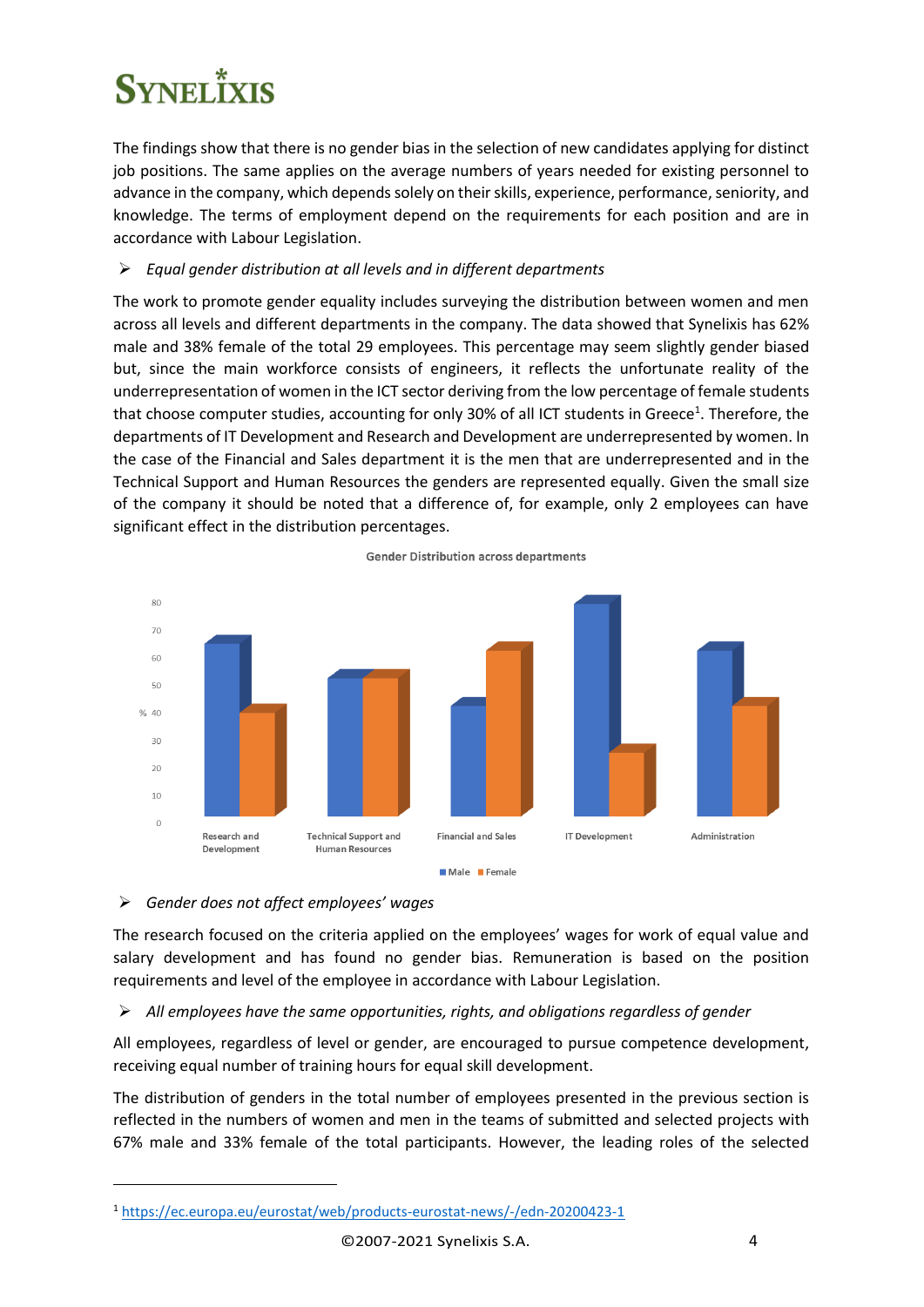projects are covered 57% by men and 43% by women. There is no gender bias in the distribution of tasks and roles among each project team, this depending solely on the skills and seniority required for each task.

Similarly, due the company composition, the gender distribution percentages for employees holding higher administrative and managerial positions are 70% male and 30% female of the total number of these positions. Again, the small size of the company should be taken into account when considering these numbers.

As mentioned earlier, the terms of employment for all employees depend on the requirements for each position and are in accordance with Labour Legislation; equal terms apply for positions of equal requirements. Furthermore, the company has established Rules of Procedure which clearly state the obligations and rights of the employees within the company and are equally binding for all parties involved.

➢ *A healthy work environment, free from gender-based violence, where everyone is treated professionally* 

The company's Rules of Procedure clearly state that "*The Company must ensure to each employee their rights, which are regulated and derive from laws, ministerial decisions, arbitration decisions and business practice... The Company must ensure conditions of respect for the personality and dignity of employees, in the performance of their duties and to apply the principle of equal treatment…The freedom of political and philosophical beliefs is respected and guaranteed by the Company, within the framework defined by the Constitution and the current legislation.*"

Furthermore, it is stated that all employees are *"…obligated to respect their colleagues. Actions that constitute an insult to the personality, such as sexual, moral, or other harassment, intimidation or persecution, or actions that constitute unequal treatment because of nationality, racial origin, gender, marital status, religious or political beliefs, constitute substantial transgressions of the employee…*" and result in the appropriate disciplinary sanction.

Thus far in the history of Synelixis there has been no issue of harassment or discrimination reported. Nonetheless, a clear procedure to be followed in the case of such an issue does not seem to have been explicitly communicated.

➢ *A work environment where employees can combine work with family life*

The research has suggested that Synelixis, especially in the recent years of the Covid pandemic, has exercised reasonable flexibility in its work-time arrangements. No gender bias when employees apply for leave of absence has been detected; the days provided to the employees are defined by the national Labour Legislation with reasonable understanding in case of a family emergency.

The research, focusing on the issue for parental leave in the cases of employees with small children, found no bias in this area as well. Nonetheless, female employees have taken significantly more time off than their male counterparts, this applying solely on the case of maternity leave. On the other hand, there have been male employees who have applied for and received paternity leave in the case of childbirth in the family. Employees on parental leave are given the opportunity to stay in contact with their workplace during their absence with due respect towards their family obligations.

### <span id="page-4-0"></span>Sustainable Equality

This equality assessment has showed that the company is compliant with all legislation and instinctively applies equality policies in its procedures. Nevertheless, there is always room for improvement, therefore steps can be taken to ensure Synelixis will continue this path.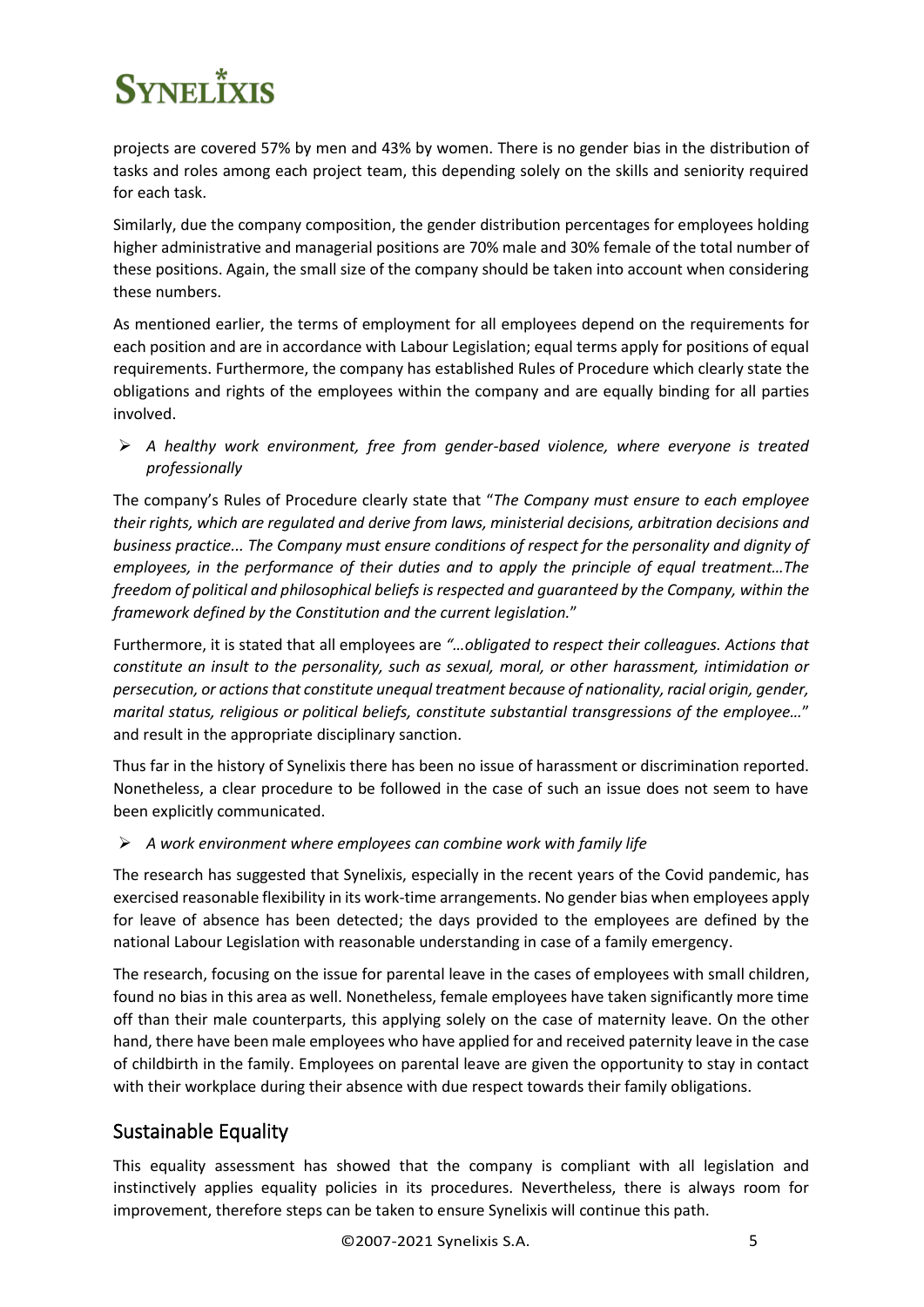This plan and its proposals will be brought to the attention of the board of directors to ensure that all employees have access to the plan for the measures presented to be implemented and effective. The creation of a separate web page for equality issues on the company's web site, which will include a downloadable version of this document, will be proposed.

Steps need to be taken to ensure that all existing company staff are aware of gender equality issues and possible unconscious gender biases. Information about any form of discrimination (sexual, racist, social class, age, disability, homophobia, and transphobia) will be made available and measures will be taken to inhibit any possible such behaviour, e.g., use of non-sexist and non-discriminatory language in all forms and means of communication will be promoted. All new employees will receive related training in their orientation, with a special focus on hidden discrimination and marginalising behaviour. A proper procedure needs to be established and communicated to all employees for the case an employee has been subjected to harassment based on gender/gender identity/sexuality.

A questionnaire can be created and handed to all employees to pinpoint specific issues related to the equality plan's main goals and reveal possible flaws in the handling of equality issues so far gone undetected. This questionnaire will specifically investigate how employees perceive: a. their salary level, b. received training and upgrading of their skills, c. support and opportunities for promotion, d. the opportunity to combine parenthood and work, e. discrimination and harassment in the workplace, f. equality practices as a whole and within the company. The questionnaire can be distributed twice, once at the beginning to record the current views of the employees and one more time near the end of the three-year period to assess any changes induced by the undertaken measures.

The evaluation of the implementation of the measures included in this plan will be reported in the Second Gender Equality Plan after the end of the first three-year period. The processing of the results will aid to identify areas in which interventions are needed in terms of taking measures to promote equality practices, to prioritize, and plan for specific future actions thenceforth.

#### **Steps for the 1st three-year period**

- 1 Receive approvement for the  $1<sup>st</sup>$  Gender Equality Plan
- 2 Create dedicated page on the company's website for equality issues
- 3 Publish the 1<sup>st</sup> Gender Equality Plan
- 4 Create and distribute a questionnaire on employees' views on equality issues within the company
- 5 Share related educational material with all employees
- 6 Integrate training on equality issues in the orientation of new employees
- 7 Establish and communicate a procedure for employees to follow in case of harassment
- 8 Promote use of non-sexist and non-discriminatory language in all forms and means of communication
- 9 Second distribution of questionnaire on employees' views on equality issues at the end of the three-year period
- 10 Evaluation of the implemented measures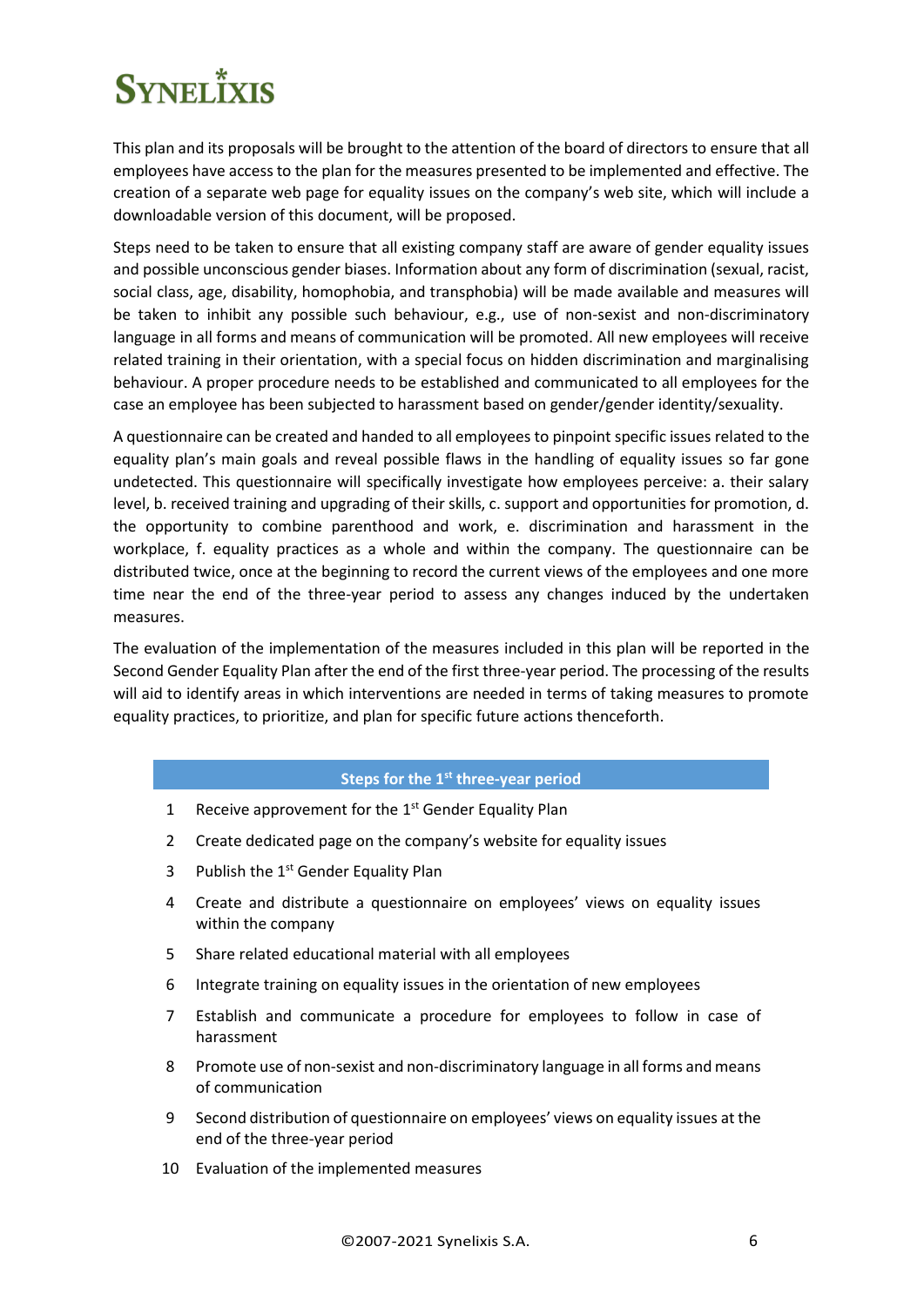### <span id="page-6-0"></span>Appendix - Legislation and Policies on equality with special focus on work and gender equality

### <span id="page-6-1"></span>*United Nations*

- ❖ Declaration concerning the aims and purposes of the International Labour Organisation, Philadelphia, 10 May 1944
	- II (a) all human beings, irrespective of race, creed or sex, have the right to pursue both their material well-being and their spiritual development in conditions of freedom and dignity, of economic security and equal opportunity
- ❖ Universal Declaration of Human Rights, United Nations General Assembly, 10 December 1948
	- Article 1 All human beings are born free and equal in dignity and rights. They are endowed with reason and conscience and should act towards one another in a spirit of brotherhood.
	- Article 2 Everyone is entitled to all the rights and freedoms set forth in this Declaration, without distinction of any kind, such as race, colour, sex, language, religion, political or other opinion, national or social origin, property, birth or other status. Furthermore, no distinction shall be made on the basis of the political, jurisdictional or international status of the country or territory to which a person belongs, whether it be independent, trust, nonself-governing or under any other limitation of sovereignty.
	- Article 23 1. Everyone has the right to work, to free choice of employment, to just and favourable conditions of work and to protection against unemployment. 2. Everyone, without any discrimination, has the right to equal pay for equal work.
	- **■** Article 24 Everyone has the right to rest and leisure, including reasonable limitation of working hours and periodic holidays with pay.
- ❖ Equal Remuneration Convention, 1951 (No. 100), International Labour Organisation, 6 June 1951, on the application to all workers of the principle of equal remuneration for men and women workers for work of equal value.
- ❖ International Convention on the Elimination of All Forms of Racial Discrimination, United Nations General Assembly, 21 December 1965
	- Article 5 In compliance with the fundamental obligations laid down in article 2 of this Convention, States Parties undertake to prohibit and to eliminate racial discrimination in all its forms and to guarantee the right of everyone, without distinction as to race, colour, or national or ethnic origin, to equality before the law, notably in the enjoyment of the following rights: … (i) The rights to work, to free choice of employment, to just and favourable conditions of work, to protection against unemployment, to equal pay for equal work, to just and favourable remuneration…
- ❖ International Covenant on Economic, Social and Cultural Rights, United Nations General Assembly, 16 December 1966
	- Article 2 2. The States Parties to the present Covenant undertake to guarantee that the rights enunciated in the present Covenant will be exercised without discrimination of any kind as to race, colour, sex, language, religion, political or other opinion, national or social origin, property, birth or other status.
	- Article 7 The States Parties to the present Covenant recognize the right of everyone to the enjoyment of just and favourable conditions of work which ensure, in particular:

(a) Remuneration which provides all workers, as a minimum, with:

(i) Fair wages and equal remuneration for work of equal value without distinction of any kind, in particular women being guaranteed conditions of work not inferior to those enjoyed by men, with equal pay for equal work;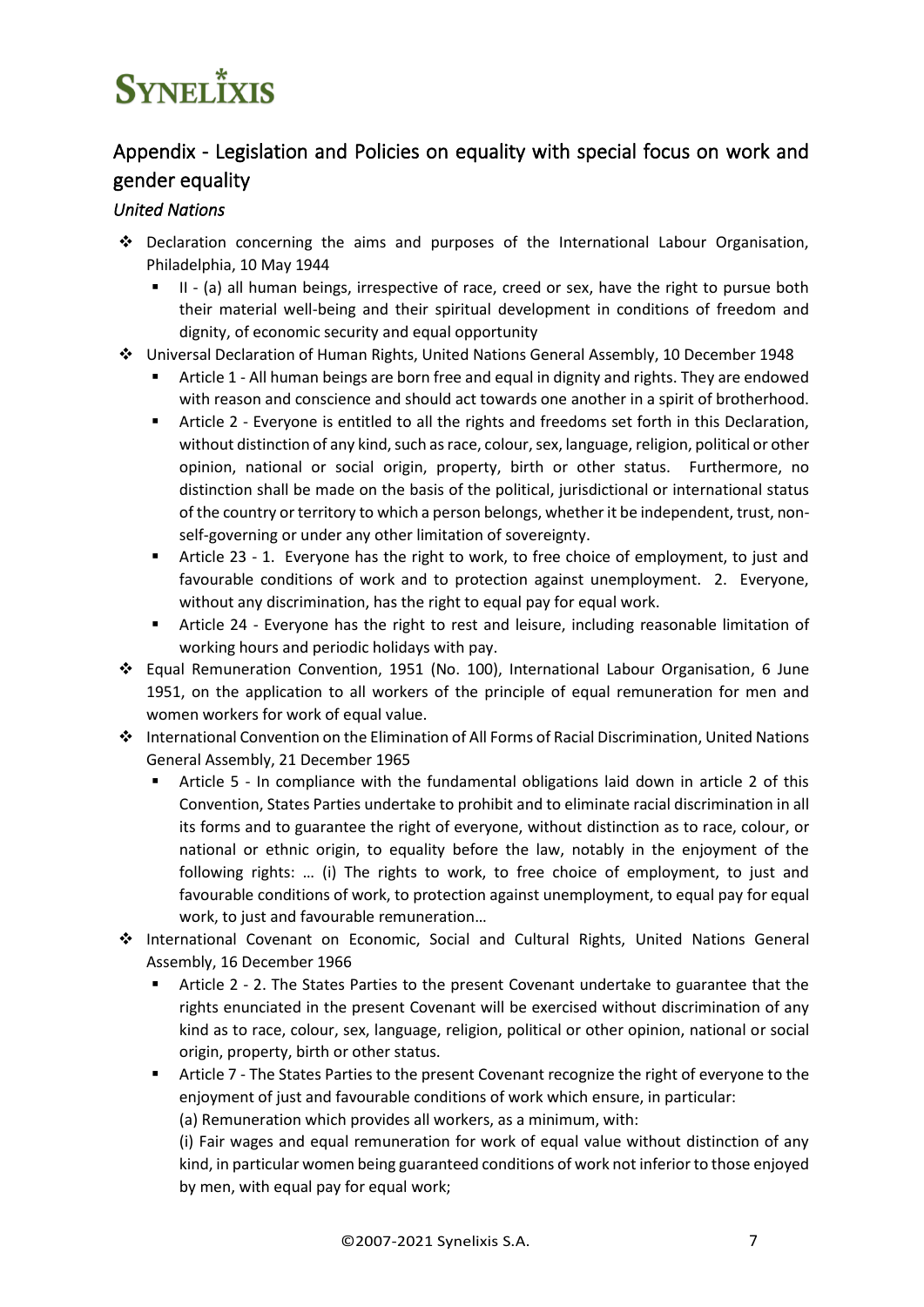(ii) A decent living for themselves and their families in accordance with the provisions of the present Covenant;

(b) Safe and healthy working conditions;

(c) Equal opportunity for everyone to be promoted in his employment to an appropriate higher level, subject to no considerations other than those of seniority and competence;

(d) Rest, leisure and reasonable limitation of working hours and periodic holidays with pay, as well as remuneration for public holidays

- ❖ Declaration on Equality of Opportunity and Treatment for Women Workers, International Labour Organisation, 1975
- ❖ United Nations Convention on the Elimination of All Forms of Discrimination against Women, United Nations General Assembly, 18 December 1979
- ❖ Workers with Family Responsibilities Convention, 1981 (No. 156), International Labour Organisation, 3 June 1981
	- Article 3 1. With a view to creating effective equality of opportunity and treatment for men and women workers, each Member shall make it an aim of national policy to enable persons with family responsibilities who are engaged or wish to engage in employment to exercise their right to do so without being subject to discrimination and, to the extent possible, without conflict between their employment and family responsibilities.
- ❖ Beijing Declaration and Platform for Action on advancing the goals of equality, development and peace for all women everywhere in the interest of all humanity, UN Fourth World Conference on Women, 4-15 September 1995
- ❖ Declaration on Fundamental Principles and Rights at Work and its Follow-up, Adopted by the International Labour Conference at its Eighty-sixth Session, Geneva, 18 June 1998 (Annex revised 15 June 2010)
	- 2. Declares that all Members, even if they have not ratified the Conventions in question, have an obligation arising from the very fact of membership in the Organization to respect, to promote and to realize, in good faith and in accordance with the Constitution, the principles concerning the fundamental rights which are the subject of those Conventions, namely:
		- (a) freedom of association and the effective recognition of the right to collective bargaining;
		- (b) the elimination of all forms of forced or compulsory labour;
		- (c) the effective abolition of child labour; and
		- (d) the elimination of discrimination in respect of employment and occupation.
- ❖ Optional Protocol to the Convention on the Elimination of All Forms of Discrimination against Women, United Nations General Assembly, 6 October 1999
- ❖ Sustainable Development Goals, Goal 5 Gender Equality and women's empowerment, United Nations General Assembly, 2015
- ❖ Violence and Harassment Convention, 2019 (No. 190), International Labour Organisation, 10 June 2019, on Violence and Harassment eradication at work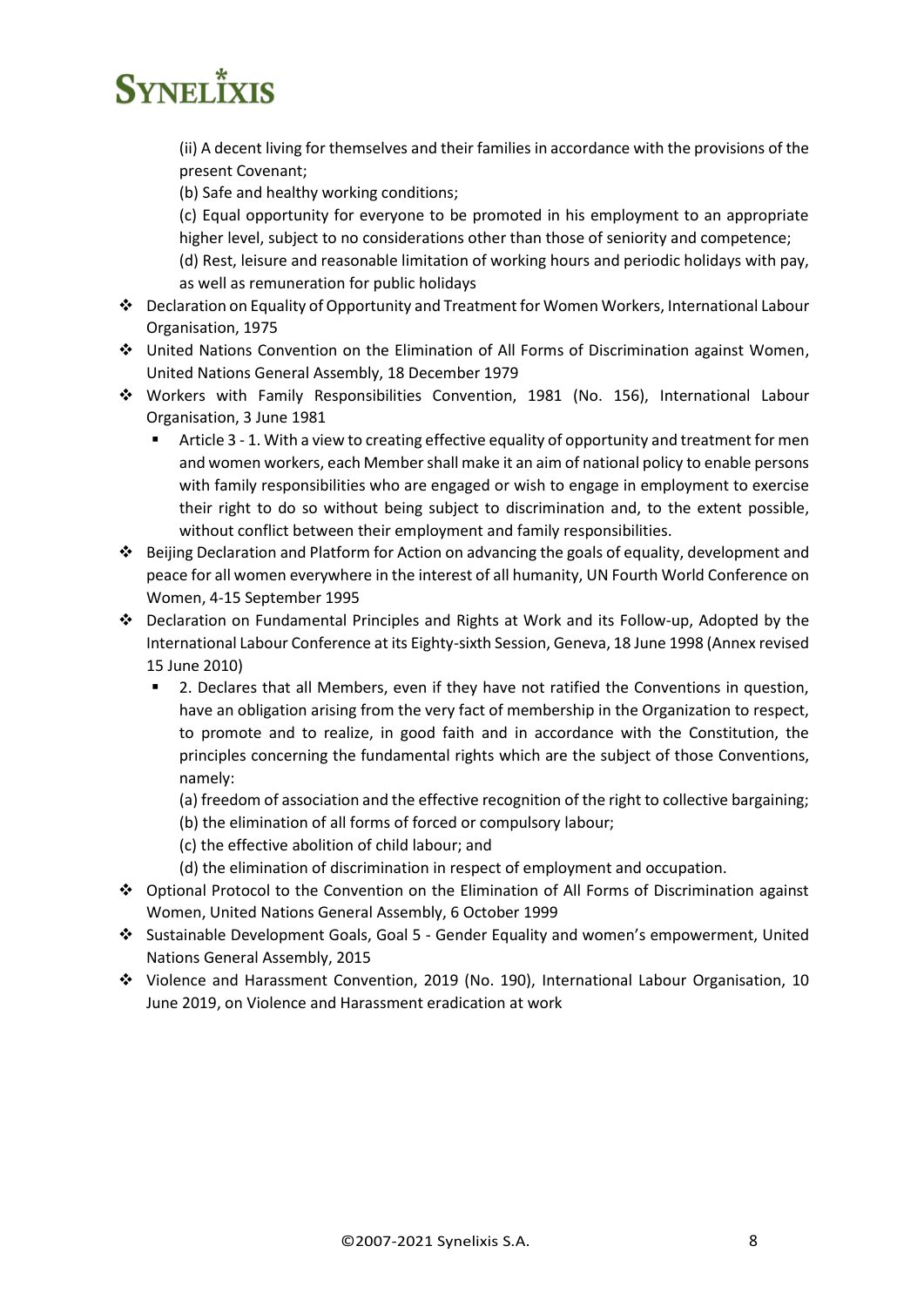### <span id="page-8-0"></span>*European Union*

- ❖ European Convention on Human Rights, Council of Europe, 4 November 1950
	- Article 4 Prohibition of slavery and forced labour
	- Article 9 Freedom of thought, conscience and religion
	- Article 10 Freedom of expression
	- Article 14 Prohibition of discrimination
- ❖ European Social Charter, Council of Europe, 18 October 1961 As Revised on 3 May 1996:
	- Article  $1 -$ The right to work
	- Article  $2 -$  The right to just conditions of work
	- Article 4 The right to a fair remuneration
	- Article  $8$  The right of employed women to protection of maternity
	- Article 20 The right to equal opportunities and equal treatment in matters of employment and occupation without discrimination on the grounds of sex
	- Article  $26$  The right to dignity at work
	- Article 27 The right of workers with family responsibilities to equal opportunities and equal treatment
- ❖ Council Directive 75/117/EEC of 10 February 1975 on the approximation of the laws of the Member States relating to the application of the principle of equal pay for men and women
- ❖ Council Directive 76/207/EEC of 9 February 1976 on the implementation of the principle of equal treatment for men and women as regards access to employment, vocational training and promotion, and working conditions
- ❖ Council Directive 79/7/EEC of 19 December 1978 on the progressive implementation of the principle of equal treatment for men and women in matters of social security
- ❖ Council Directive 86/378/EEC of 24 July 1986 on the implementation of the principle of equal treatment for men and women in occupational social security schemes
- ❖ Council Directive 86/613/EEC of 11 December 1986 on the application of the principle of equal treatment between men and women engaged in an activity, including agriculture, in a selfemployed capacity, and on the protection of self-employed women during pregnancy and motherhood
- ❖ Community Charter of the Fundamental Social Rights of Workers, 9 December 1989
	- 5 All employment shall be fairly remunerated.
	- 16 Equal treatment for men and women must be assured. Equal opportunities for men and women must be developed. To this end, action should be intensified to ensure the implementation of the principle of equality between men and women as regards in particular access to employment, remuneration, working conditions, social protection, education, vocational training and career development. Measures should also be developed enabling men and women to reconcile their occupational and family obligations.
- ❖ Council Directive 92/85/EEC of 19 October 1992 on the introduction of measures to encourage improvements in the safety and health at work of pregnant workers and workers who have recently given birth or are breastfeeding
- ❖ Council Directive 96/34/EC of 3 June 1996 on the framework agreement on parental leave concluded by UNICE, CEEP and the ETUC
- ❖ Treaty of Amsterdam amending the Treaty on European Union, the Treaties establishing the European Communities and certain related acts, 2 October 1997
	- Article 2 The Community shall have as its task, ..., to promote throughout the Community a harmonious, balanced and sustainable development of economic activities, a high level of employment and of social protection, equality between men and women…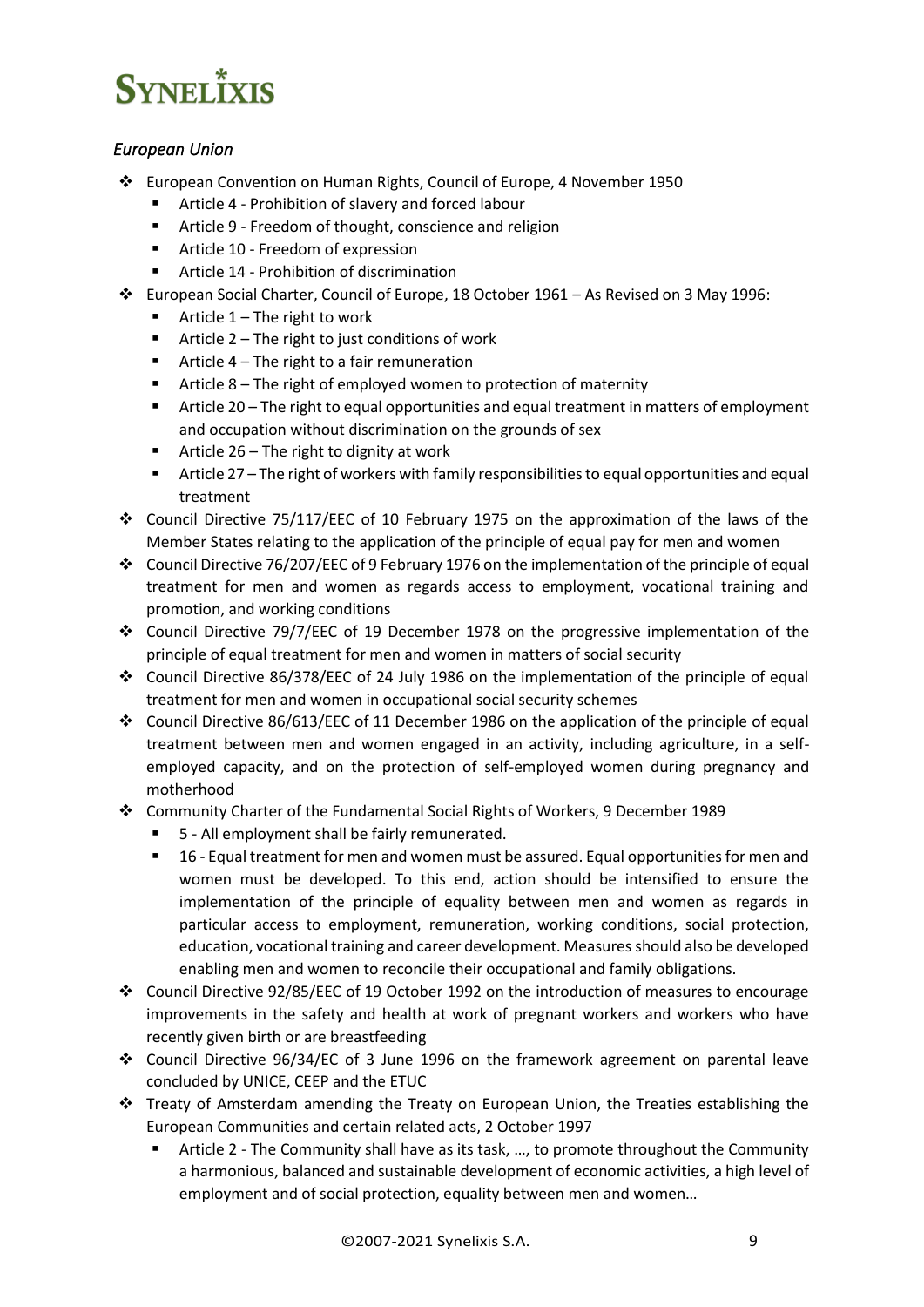- Article 3 2. In all the activities referred to in this Article, the Community shall aim to eliminate inequalities, and to promote equality, between men and women.
- **E** Article 117 The Community and the Member States, ..., shall have as their objectives the promotion of employment, improved living and working conditions, so as to make possible their harmonisation while the improvement is being maintained, proper social protection, dialogue between management and labour, the development of human resources with a view to lasting high employment and the combating of exclusion
- Article 118 1. With a view to achieving the objectives of Article 117, the Community shall support and complement the activities of the Member States in the following fields:

- improvement in particular of the working environment to protect workers' health and safety;

- working conditions;
- the information and consultation of workers;

- the integration of persons excluded from the labour market, without prejudice to Article 127;

-equality between men and women with regard to labour market opportunities and treatment at work.

- ❖ Council Directive 96/97/EC of 20 December 1996 amending Directive 86/378/EEC on the implementation of the principle of equal treatment for men and women in occupational social security schemes
- ❖ Council Directive 97/75/EC of 15 December 1997 amending and extending, to the United Kingdom of Great Britain and Northern Ireland, Directive 96/34/EC on the framework agreement on parental leave concluded by UNICE, CEEP and the ETUC
- ❖ Council Directive 97/80/EC of 15 December 1997 on the burden of proof in cases of discrimination based on sex
- ❖ Council Directive 2000/43/EC of 29 June 2000 implementing the principle of equal treatment between persons irrespective of racial or ethnic origin
- ❖ Council Directive 2000/78/EC of 27 November 2000 establishing a general framework for equal treatment in employment and occupation
- ❖ Directive 2002/73/EC of the European Parliament and of the Council of 23 September 2002 amending Council Directive 76/207/EEC on the implementation of the principle of equal treatment for men and women as regards access to employment, vocational training and promotion, and working conditions
- ❖ The European Charter for Equality of Women and Men in Local Life, CEMR general assembly, May 2006
- ❖ Directive 2006/54/EC of the European Parliament and of the Council of 5 July 2006 on the implementation of the principle of equal opportunities and equal treatment of men and women in matters of employment and occupation
- ❖ Directive 2010/41/EU of the European Parliament and of the Council of 7 July 2010 on the application of the principle of equal treatment between men and women engaged in an activity in a self-employed capacity and repealing Council Directive 86/613/EEC
- ❖ Council of Europe Convention on preventing and combating violence against women and domestic violence, Istanbul, 11 May 2011
	- Article 4 Fundamental rights, equality and non-discrimination 1-Parties shall take the necessary legislative and other measures to promote and protect the right for everyone, particularly women, to live free from violence in both the public and the private sphere.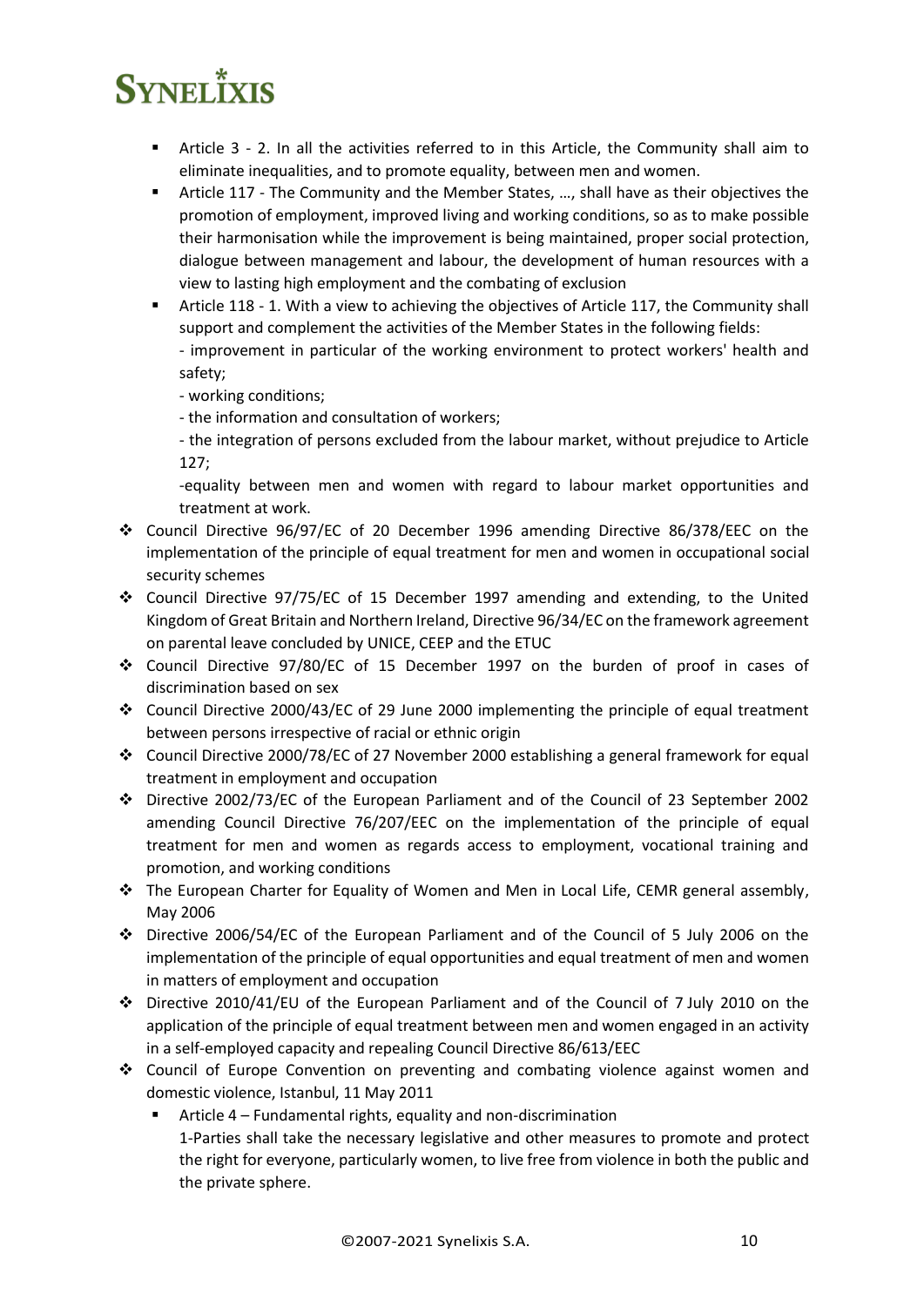2-Parties condemn all forms of discrimination against women and take, without delay, the necessary legislative and other measures to prevent it, in particular by:

–embodying in their national constitutions or other appropriate legislation the principle of equality between women and men and ensuring the practical realisation of this principle; –prohibiting discrimination against women, including through the use of sanctions, where appropriate;

–abolishing laws and practices which discriminate against women.

3-The implementation of the provisions of this Convention by the Parties, in particular measures to protect the rights of victims, shall be secured without discrimination on any ground such as sex, gender, race, colour, language, religion, political or other opinion, national or social origin, association with a national minority, property, birth, sexual orientation, gender identity, age, state of health, disability, marital status, migrant or refugee status, or other status.

- ❖ Directive 2014/54/EU of the European Parliament and of the Council of 16 April 2014 on measures facilitating the exercise of rights conferred on workers in the context of freedom of movement for workers
- ❖ Directive (EU) 2019/1158 of the European Parliament and of the Council of 20 June 2019 on work-life balance for parents and carers and repealing Council Directive 2010/18/EU